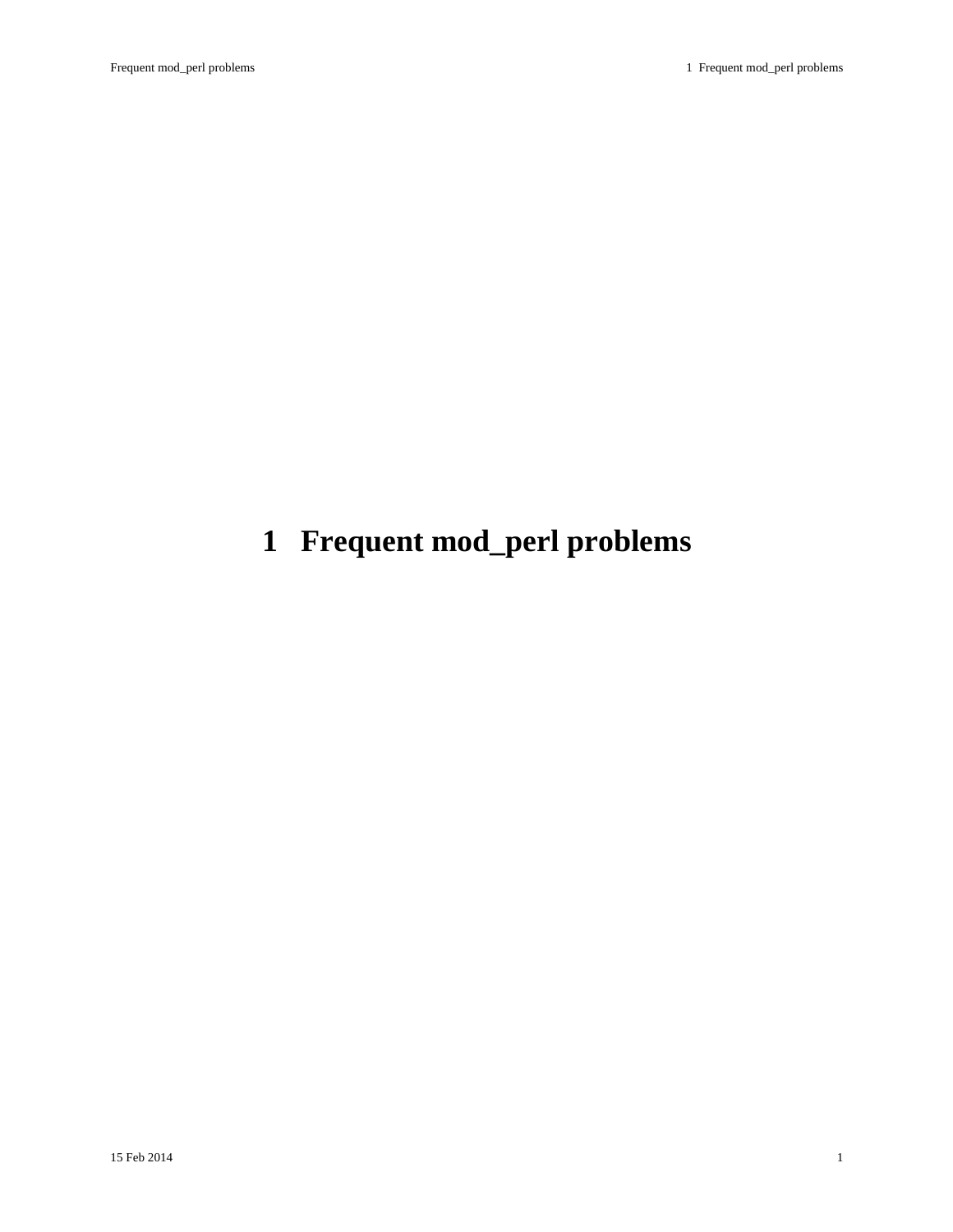### <span id="page-1-0"></span>**1.1 Description**

Some problems come up very often on the mailing list. If there is some important problem that is being reported frequently on the list which is not included below, even if it is found elsewhere in the Guide, please report to mod\_perl mailing list.

#### <span id="page-1-1"></span>**1.2 my () scoped variable in nested subroutines**

See the section "my () Scoped Variable in Nested Subroutines".

#### <span id="page-1-2"></span>**1.3 Segfaults caused by PerlFreshRestart**

See the section Evil things might happen when using PerlFreshRestart

#### <span id="page-1-3"></span>**1.4 Maintainers**

Maintainer is the person(s) you should contact with updates, corrections and patches.

Stas Bekman [\[http://stason.org/\]](http://stason.org/)

#### <span id="page-1-4"></span>**1.5 Authors**

Stas Bekman [\[http://stason.org/\]](http://stason.org/)

Only the major authors are listed above. For contributors see the Changes file.